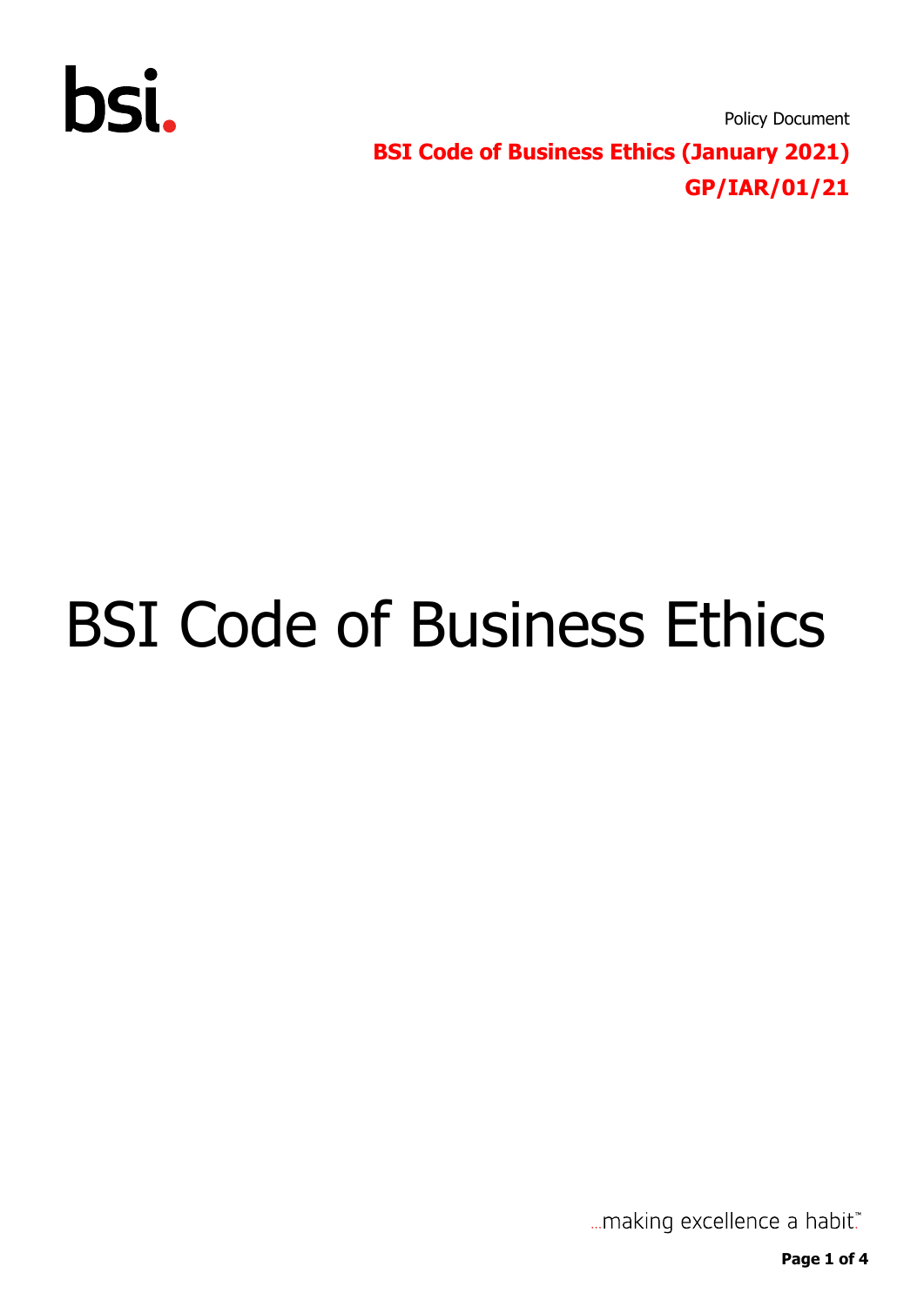

- 1. This Code of Business Ethics does not form part of any employee's contract of employment and it may be amended at any time.
- 2. As one of its core values, the BSI Group believes that integrity in its dealings with others is a prerequisite for sustainable business growth and successful, long-standing relationships.
- 3. The BSI Group is committed to conducting itself fairly, honestly and lawfully in all its dealings with its members, employees, customers, suppliers, business partners and the communities in which it operates.
- 4. The BSI Group will not tolerate corrupt behaviour by or on behalf of its members, employees, customers, suppliers or business partners.
- 5. Through the strict application of its internal rules, policies and procedures:
	- BSI Group prohibits practices which seek to increase sales other than through legitimate sales and marketing efforts;
	- BSI Group seeks to maintain the confidentiality of its employees', customers', suppliers' and business partners' commercial and personal information;
	- BSI Group employees, agents and other representatives are prohibited from giving or receiving money or gifts which could be construed as bribes;
	- BSI Group shall not knowingly assist any third party to evade the payment of tax that is lawfully due and payable
	- BSI Group seeks to conduct its business activities in an environmentally safe and sustainable manner;
	- BSI Group places high priority on the health and safety of its employees and others affected by its business activities;
	- BSI Group places a high priority on environmental, social and ethical issues, as well as value for money when procuring goods and services. BSI Group expects suppliers to comply with all relevant legislation as a minimum, and at least be working towards best practice industry norms.
	- BSI Group prohibits modern slavery within its own business and expects its contractors, suppliers and other business partners (no matter where located) to do the same. BSI Group reserves the right to require its contractors, suppliers and other business partners to provide assurance that neither they, nor their own suppliers, engage in any form of modern slavery.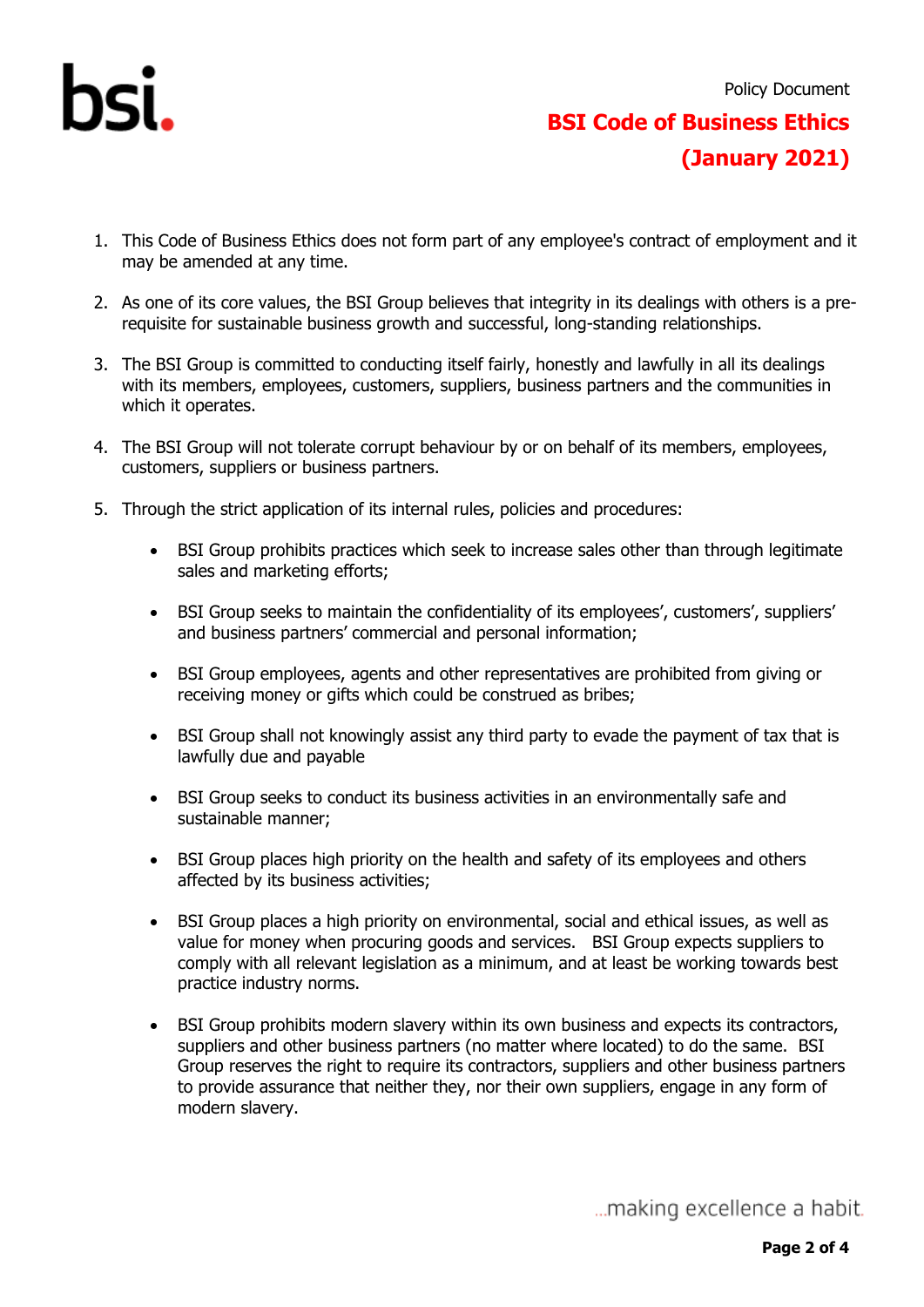

## **BSI Code of Business Ethics (January 2021)**

- 6. The BSI Group competes in its various markets vigorously but honestly and fairly in accordance with this Code of Business Ethics and competition laws applicable in the relevant jurisdictions. In particular:
	- BSI Group will not favour any one customer or supplier over another, other than on strictly commercial grounds;
	- BSI Group will not engage in restrictive trade practices or other forms of anti-competitive behaviour;
	- BSI Group employees will not divulge without permission confidential or proprietary information relating to BSI or its customers;
	- BSI Group employees will not seek to damage the reputation or standing of third parties, particularly our competitors.
- 7. All BSI Group companies and employees are required to comply strictly with this Code of Business Ethics and with all laws applying in the jurisdictions in which they operate. BSI will take an extremely serious view of any breaches of this Code of Business Ethics and any proven breaches will lead to appropriate disciplinary action.
- 8. Whilst all employees of the BSI Group are responsible for ensuring compliance with this Code of Business Ethics, BSI Group and Divisional Compliance officers are responsible for monitoring compliance and investigating possible breaches. All bona fide reports or complaints of noncompliance or of unlawful behaviour by BSI Group Employees (whether anonymously or attributably) will be appropriately investigated by Group Compliance officers.

Confidential free telephone lines operated by a specialist third party provider have been established by BSI to handle "Whistleblowing" reports that BSI employees or others may wish to make. The telephone numbers of these lines and access to web reporting can be found on the [SpeakUp](https://intranet.bsi-global.com/OurBSI/BusinessFunctions/ComplianceRisk/SpeakUp/SitePages/Home.aspx) page on the intranet and on the Group's website: [www.bsigroup.com.](http://www.bsigroup.com/)

9. As a BSI Group policy statement, this Code of Business Ethics is intended to be incorporated into the contracts of all BSI consultants, agents, suppliers and business partners where relevant and appropriate. In addition, all relevant senior managers of the Group are required to confirm annually in writing their understanding and acceptance of this Code of Business Ethics.